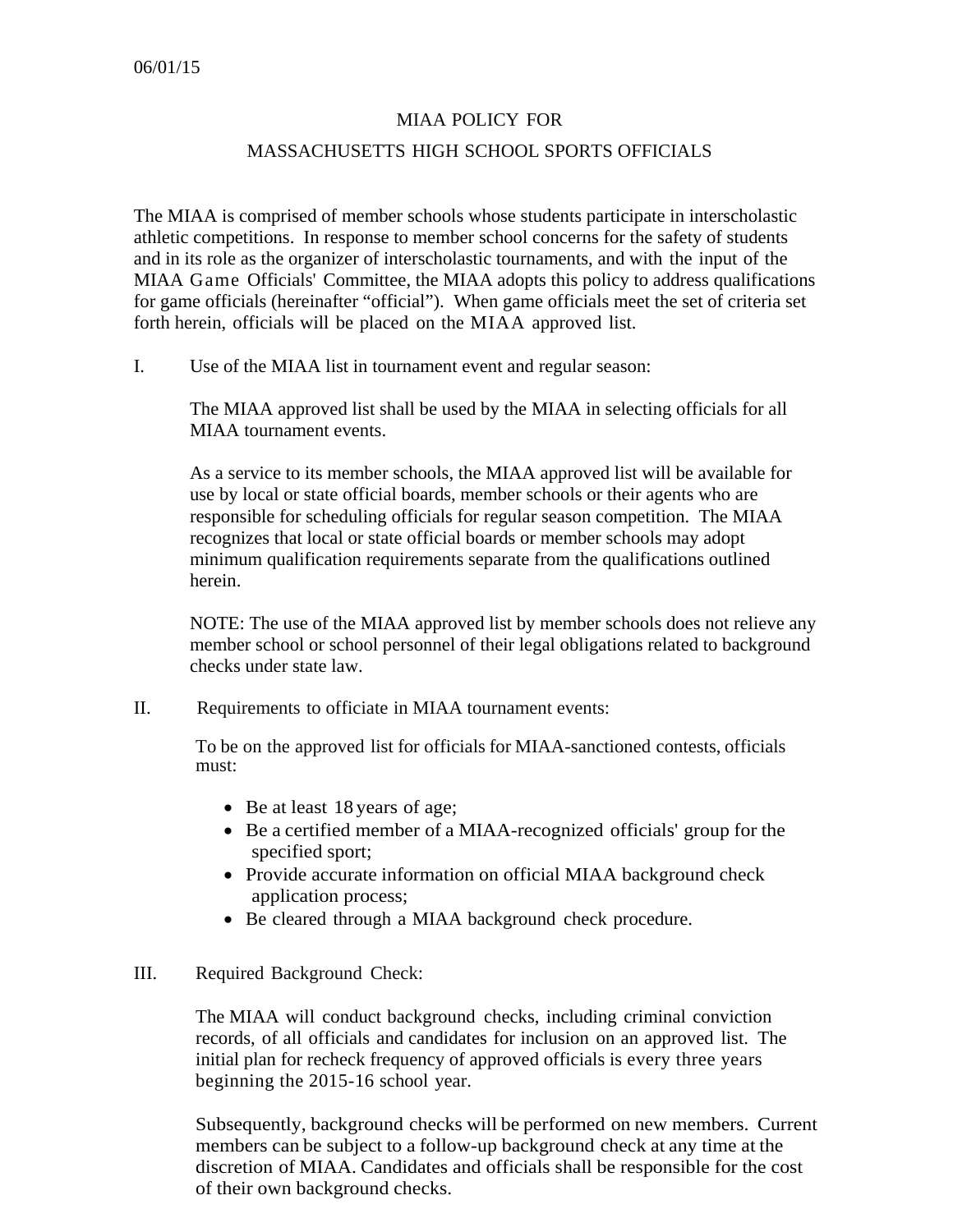Subject to the review procedures in Section V, the MIAA reserves the right to exclude a candidate or remove an official from the approved list on the basis of such background check if it determines that the candidate's or official's conduct is contrary to the best interests of its member schools, provided that a criminal conviction shall be considered on its specifics and conviction will not automatically result in exclusion or removal from the list. Should the MIAA exclude a candidate or remove an official from the approved list as a result of a background check, it will notify the candidate or official of that action and provide the results of that background check. The candidate or official may request review in accordance with Section V below.

IV. Standards of Conduct:

The MIAA and its member schools expect that officials will uphold the highest ethical standards. Subject to the review procedures in Section V, the MIAA reserves the right to exclude or remove a candidate or an official from the approved list for any conduct that it determines is contrary to the best interests of its member schools. Should MIAA exclude or remove a candidate or an official from the approved list as a result of a background check, it will share the results of that background check with the candidate or official.

Conduct that is contrary to the best interests of MIAA member schools includes but is not limited to the following:

- 1. Making false or incomplete statements during the criminal background check process or providing false or incomplete information to MIAA regarding one's background, including criminal conviction history
- 2. Failure of an official on the MIAA approved list to notify the local board and/or any sport officiating entity and the MIAA immediately, if charged with an alleged crime
- 3. Having been convicted of the following:
	- A. A crime involving the use, possession, or sale of illegal drugs or a controlled substance;
	- B. A crime involving the use or threatened use of violence against a person;
	- C. A crime that results in the individual being listed on a sex offenders' registry in any state;
	- D. Any sexual offense;
	- E. Any crime against a minor;
	- F. Other due and sufficient causes Any conduct that, within the discretion of the MIAA, gives rise to a concern for the safety of students or others, or that indicates that the official cannot objectively perform the duties of an official; or that is otherwise inconsistent with the responsibility of the MIAA to the member schools or the student participants

NOTE: Any candidate or certified official charged with any crime or suspected of any such activity may be excluded or immediately removed from the list on a temporary basis immediately and without prejudice pending the outcome of the charges. Once the charges are resolved, the MIAA will make a final determination